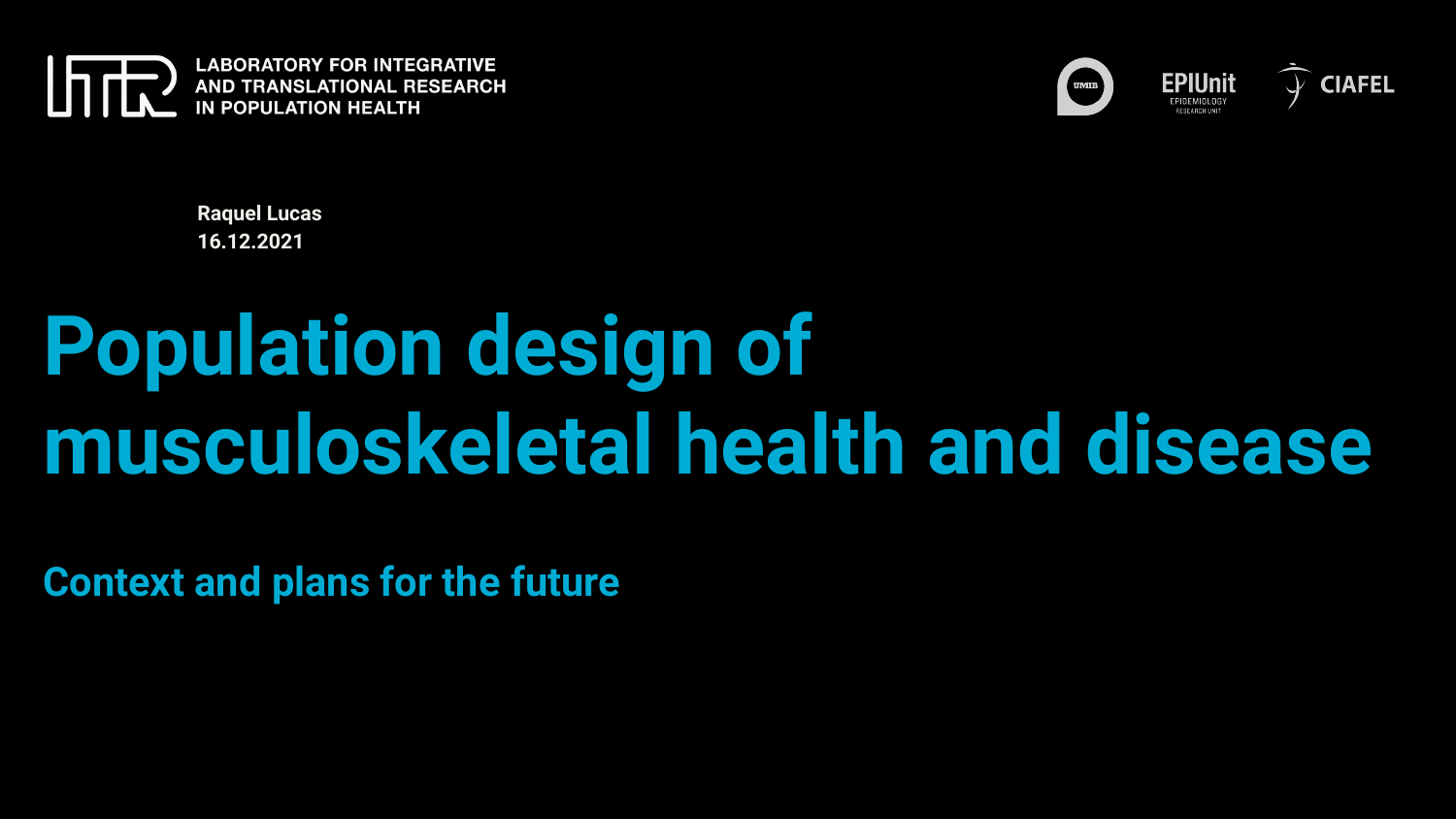

### **Team**

#### **Researchers**

Raquel Lucas (FMUP/ISPUP) Makram Talih (FMUP/ISPUP) Daniela Simões (ESSSM) Luísa Nogueira (ESTSP) Nuno Adubeiro (ESTSP)

#### **Clinicians**

Lúcia Costa (CHUSJ) Romana Vieira (CHVNGE)

#### **Full-time PhD Students**

Joana Amaro Francisco Fernandes Naré Navasardyan

#### **Full-time Master Students**

Maria Brandão

#### **Part-time PhD Students**

Vanessa Gorito Ivo Cruz Marcelo Vieira Jorge Melo Elisa Rodrigues (co-supervision with FADEUP)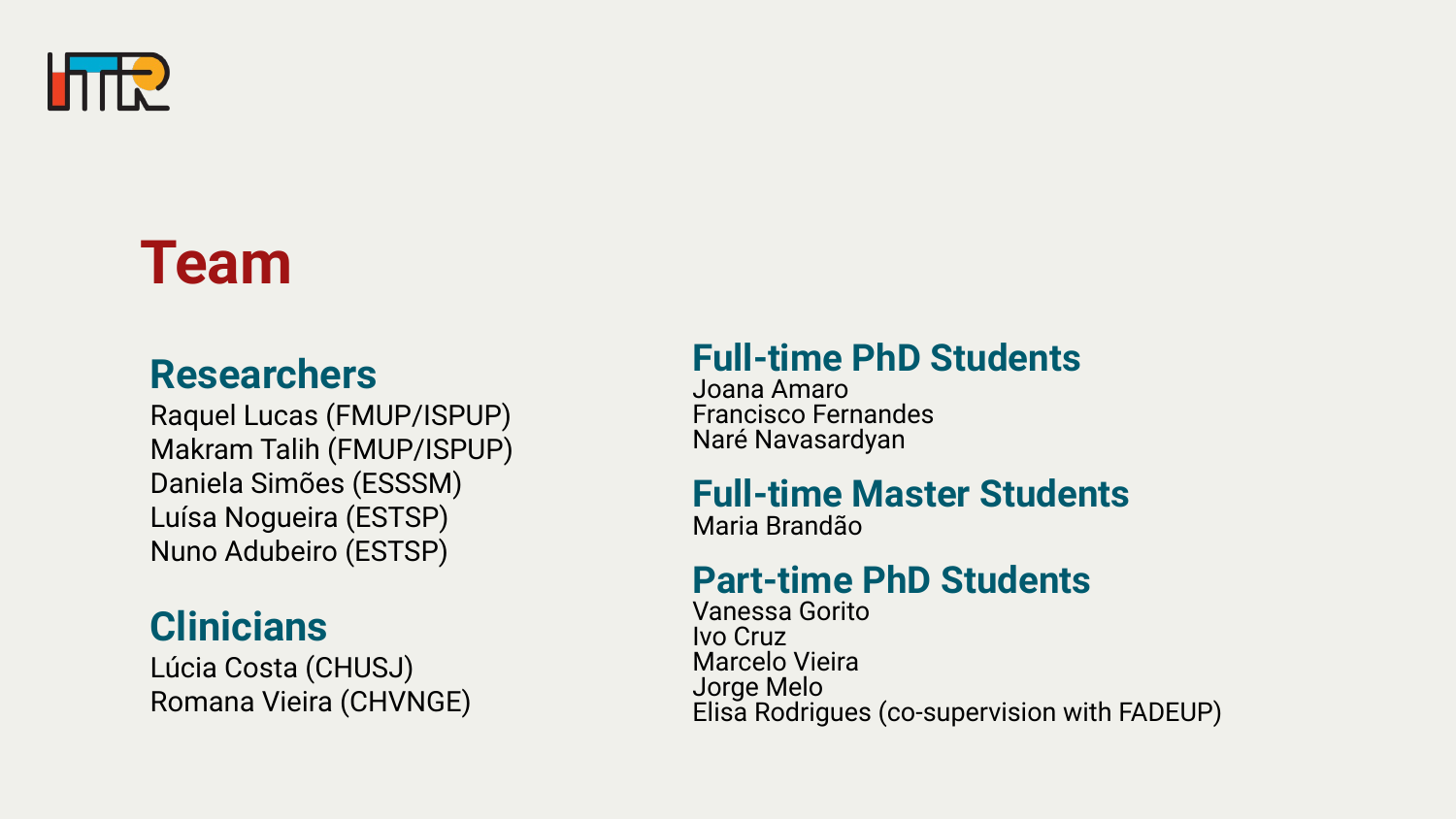

Our common interests are the **musculoskeletal conditions** with the highest population disability burden, i.e. **chronic musculoskeletal pain** conditions and **bone fragility**.

**Conceptually,** we bring together **material, spatial and subjective dimensions of musculoskeletal health** in different stages of life, mostly through population-based studies.

**Etiologically,** we explore **individual and contextual influences that shape the development of common musculoskeletal conditions,** with a particular focus on pain syndromes.

Starting from population-based epidemiology, we extend this approach to the interfaces with **clinical rheumatology, imaging methods, occupational/school health, and public policy.**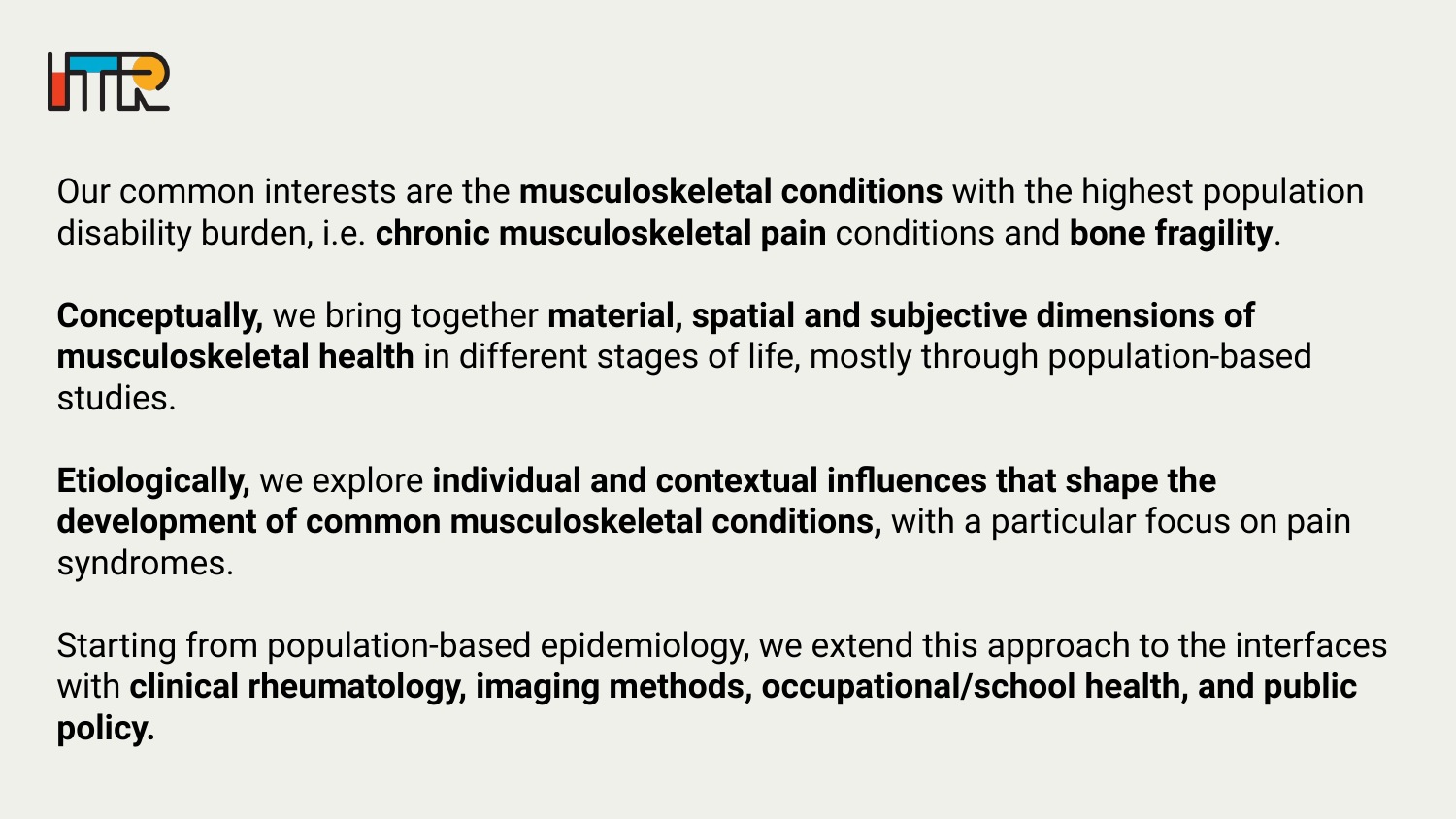

## **Where we came from**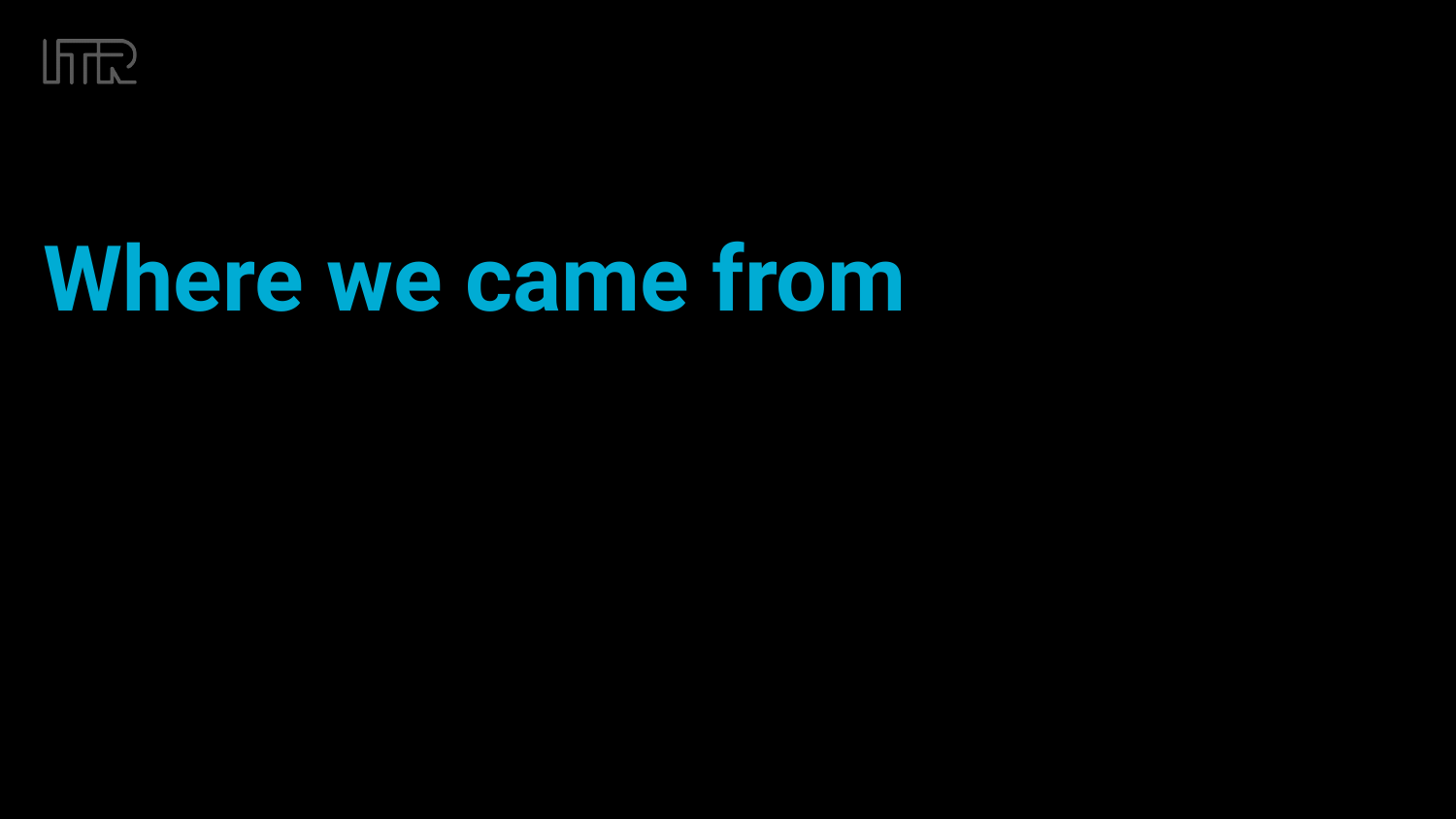

### **ONDOR, RMDs**





Synthesis of the **burden of rheumatic conditions and related healthcare use** in Portugal and **monitoring of the national policy** for rheumatic diseases (ONDOR, funding via SPR/FMUP)

Rheumatic and musculoskeletal disorders as a **contributor to multimorbidity** in the general population

**Prognosis markers** among patients with immune-mediated rheumatic diseases

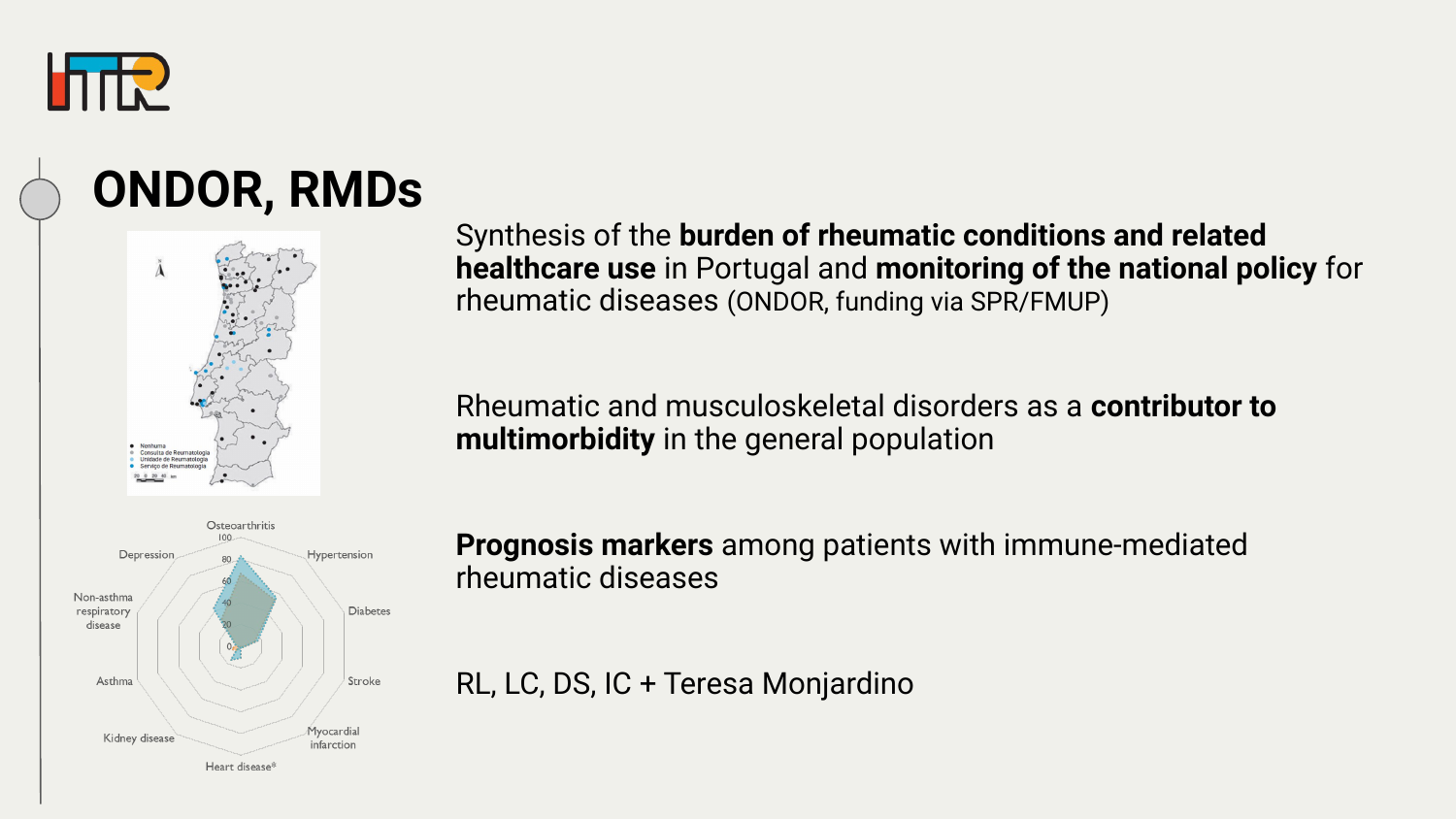

**Body size/composition** and **bone physical properties**: pregnancy, childhood, adolescence and adult life (PTDC/SAU-ESA/108407/2008)

#### **Bone properties and fragility fractures**

**Growth, bone mass and sagittal standing posture** in childhood (EXPL/DTP-EPI/0280/2012)



Usefulness of different **imaging methods and biomarkers** to estimate **bone mass and fracture risk**

Fragility fractures secular **trends** and **clinical outcomes**

LC, LN, RL, RV, NA + TM, Fábio Araújo, Ana R Martins, Poliana Silva

OVERWEIGHT/OBESE BEFORE PREGNANCY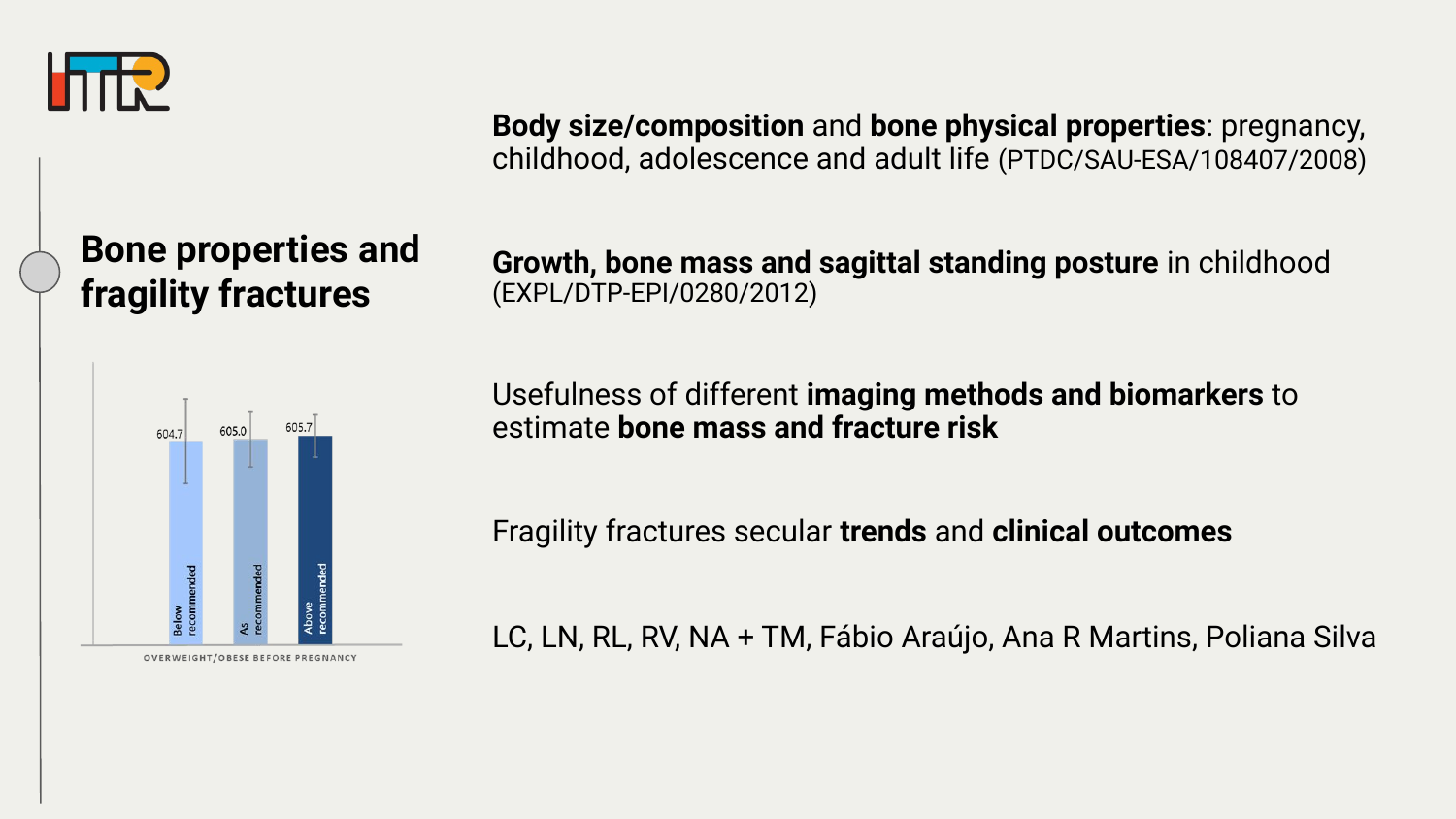

**Biomechanical and psychosocial work exposures** and musculoskeletal pain in young workers

Occupational health issues among **mothers of young children** 

#### **Work-related musculoskeletal conditions**



**OMEGA-NET** Network on the Coordination and Harmonisation of European Occupational Cohorts

Musculoskeletal conditions captured from **occupational health routine data** sources

RL, JA, DS + Sara Lourenço, Alexandra Batista, TM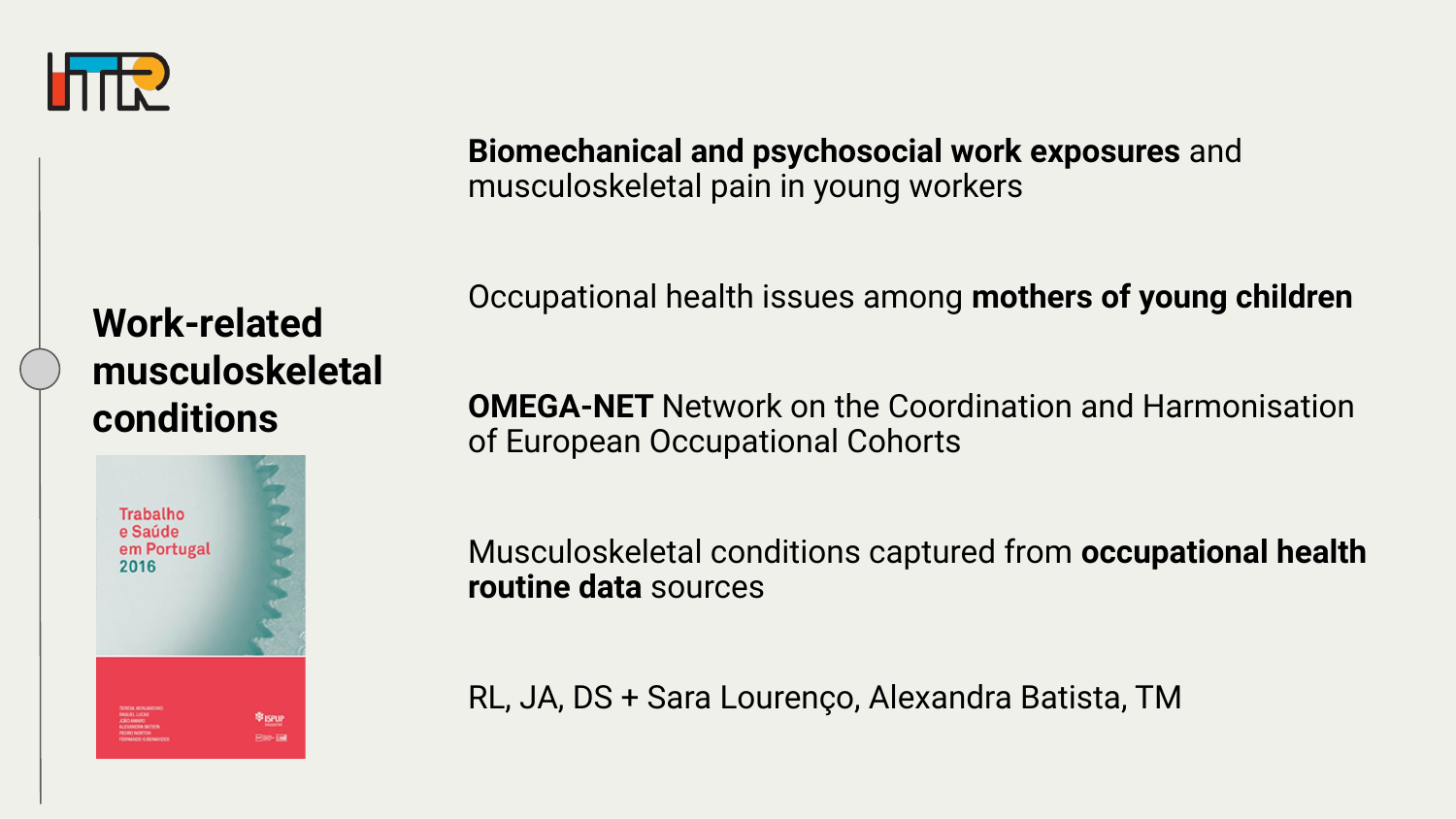



**Chronic musculoskeletal pain**

**Regional and widespread pain in young adults:** gender and psychosocial contexts

**Features and tracking of maladaptive pain** since the first decade of life

Defining adverse pediatric pain experiences including (self- and proxy-) reported **history and experimental pain responses**

RL, LC, MT, VG, MB, FF + SL, Susana Guimarães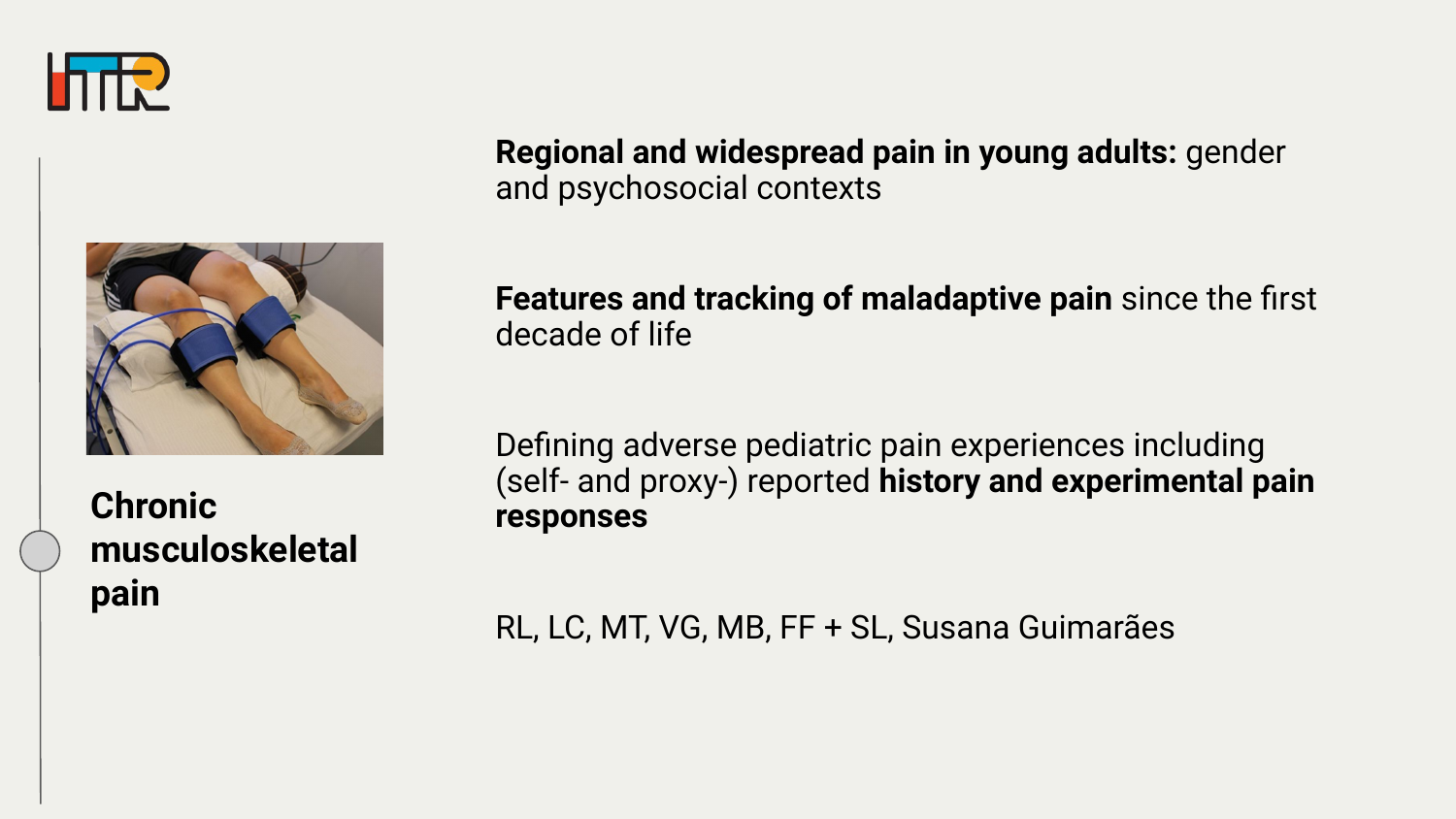

# **Where we want to go next**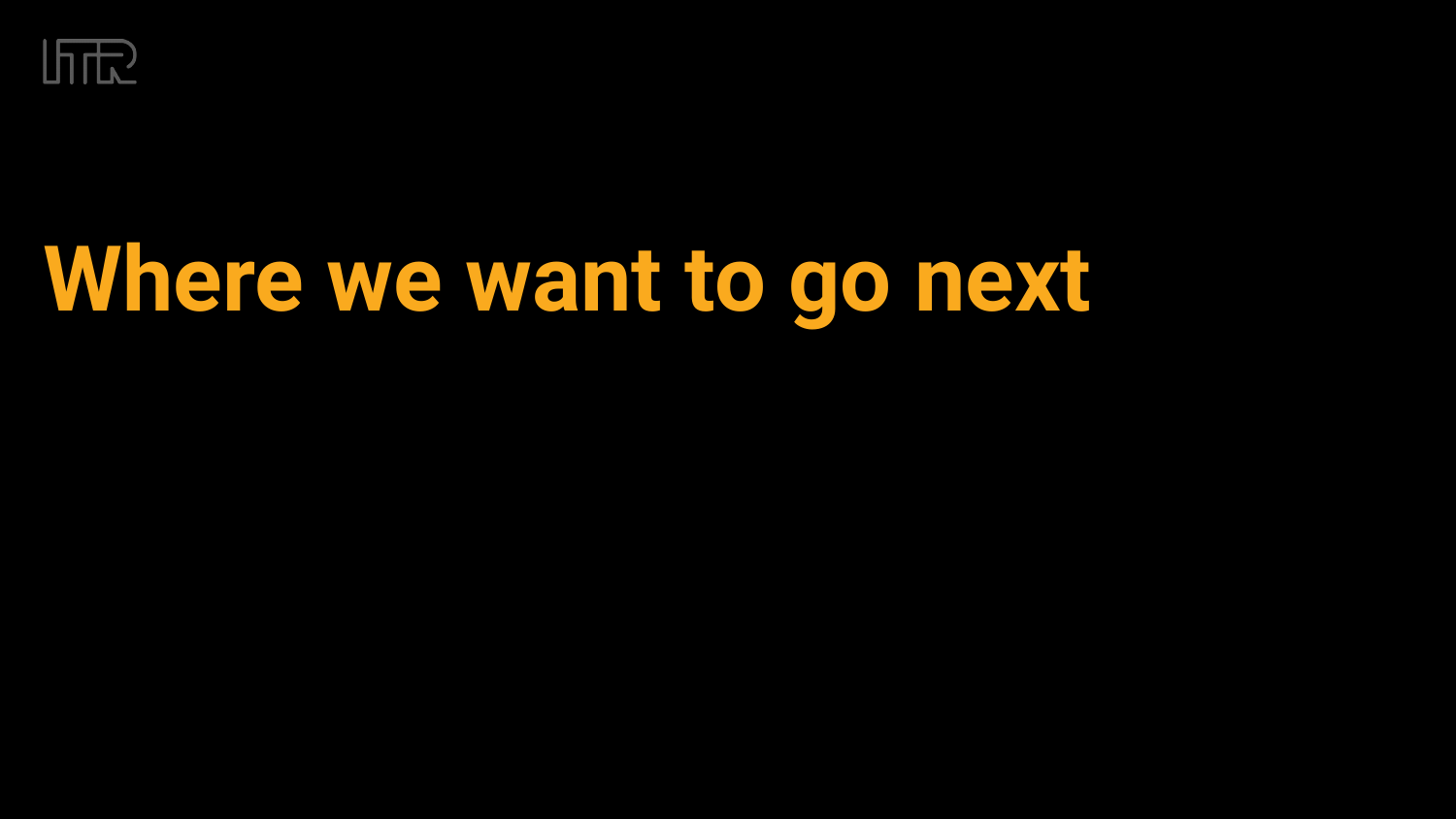

#### **Musculoskeletal disorders: a story of pain and disability**



Sebbag, 2019



Van Tuyl, 2015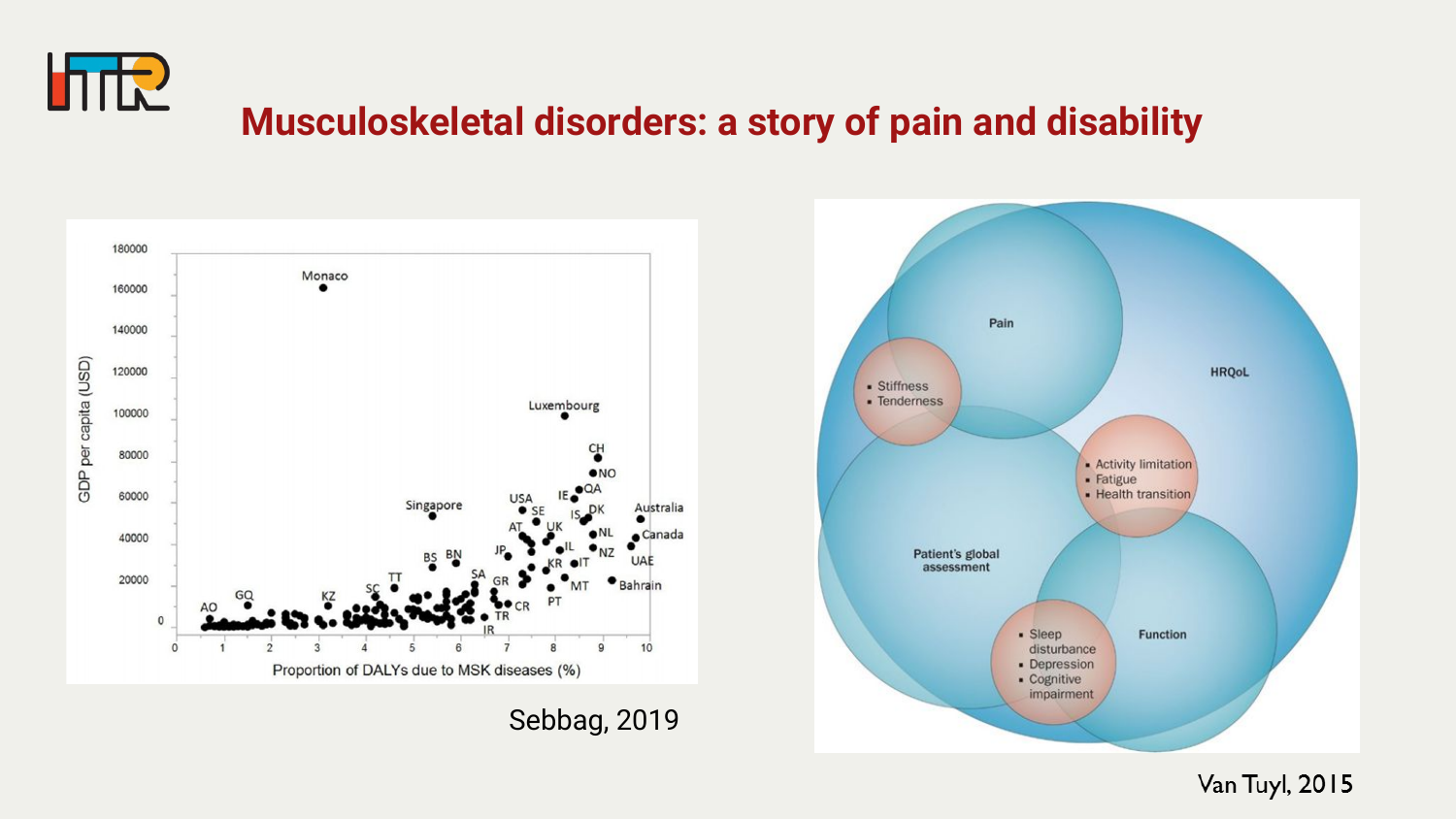

#### **Rethinking "non-specific" or "primary" musculoskeletal pain**



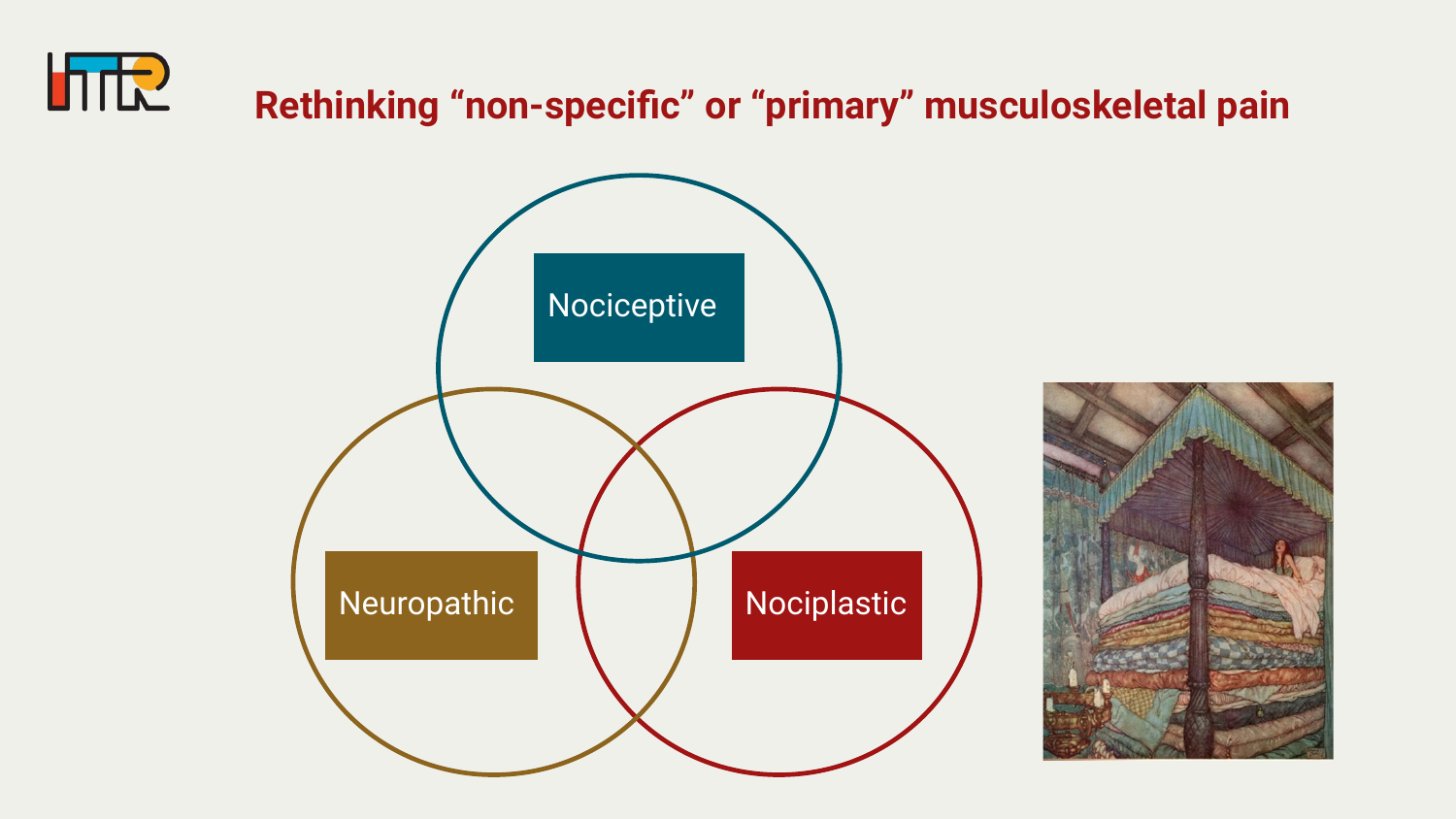

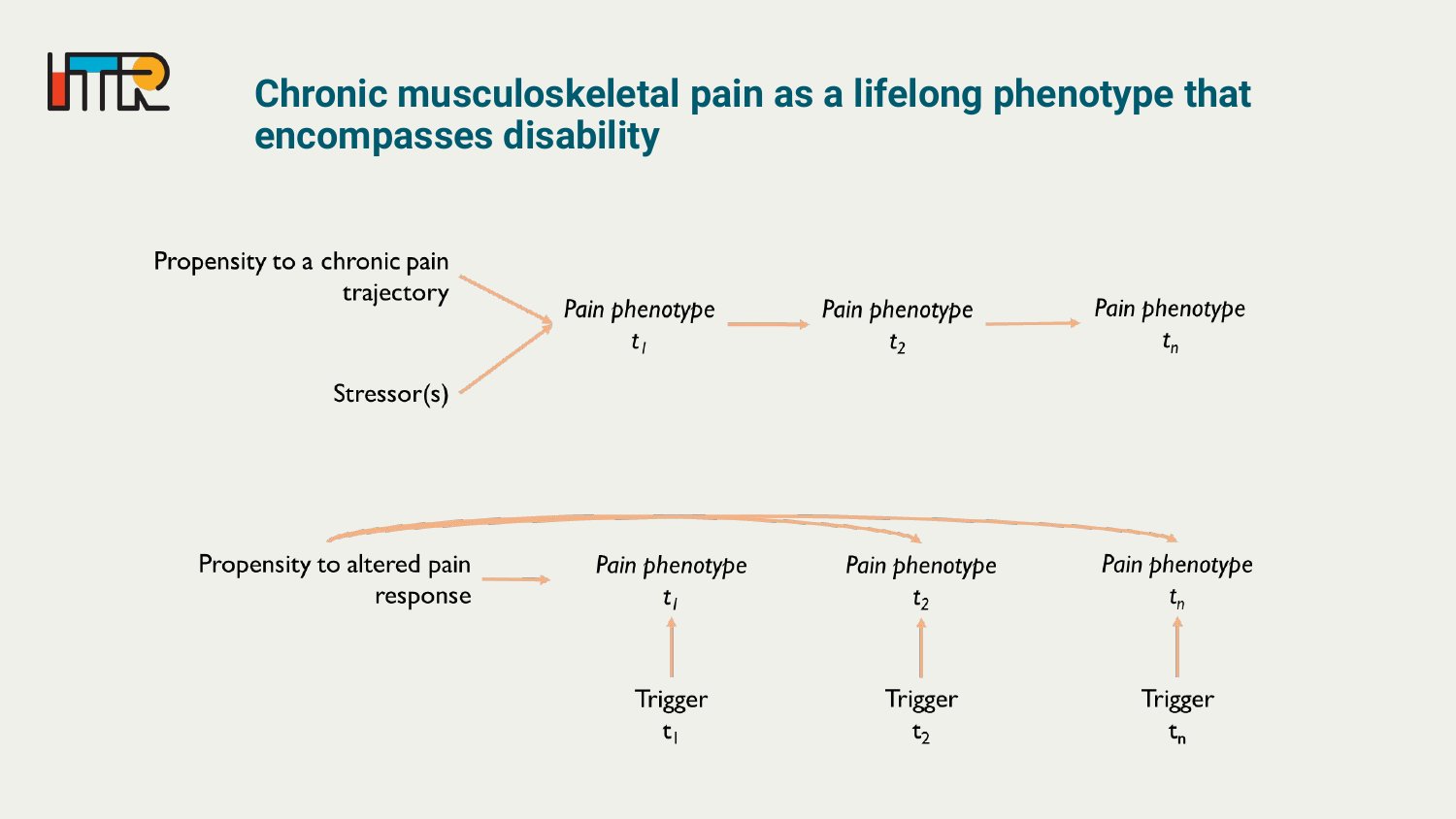

#### **Main goal is to characterize the extent of avoidable physical suffering from chronic musculoskeletal pain in the general population**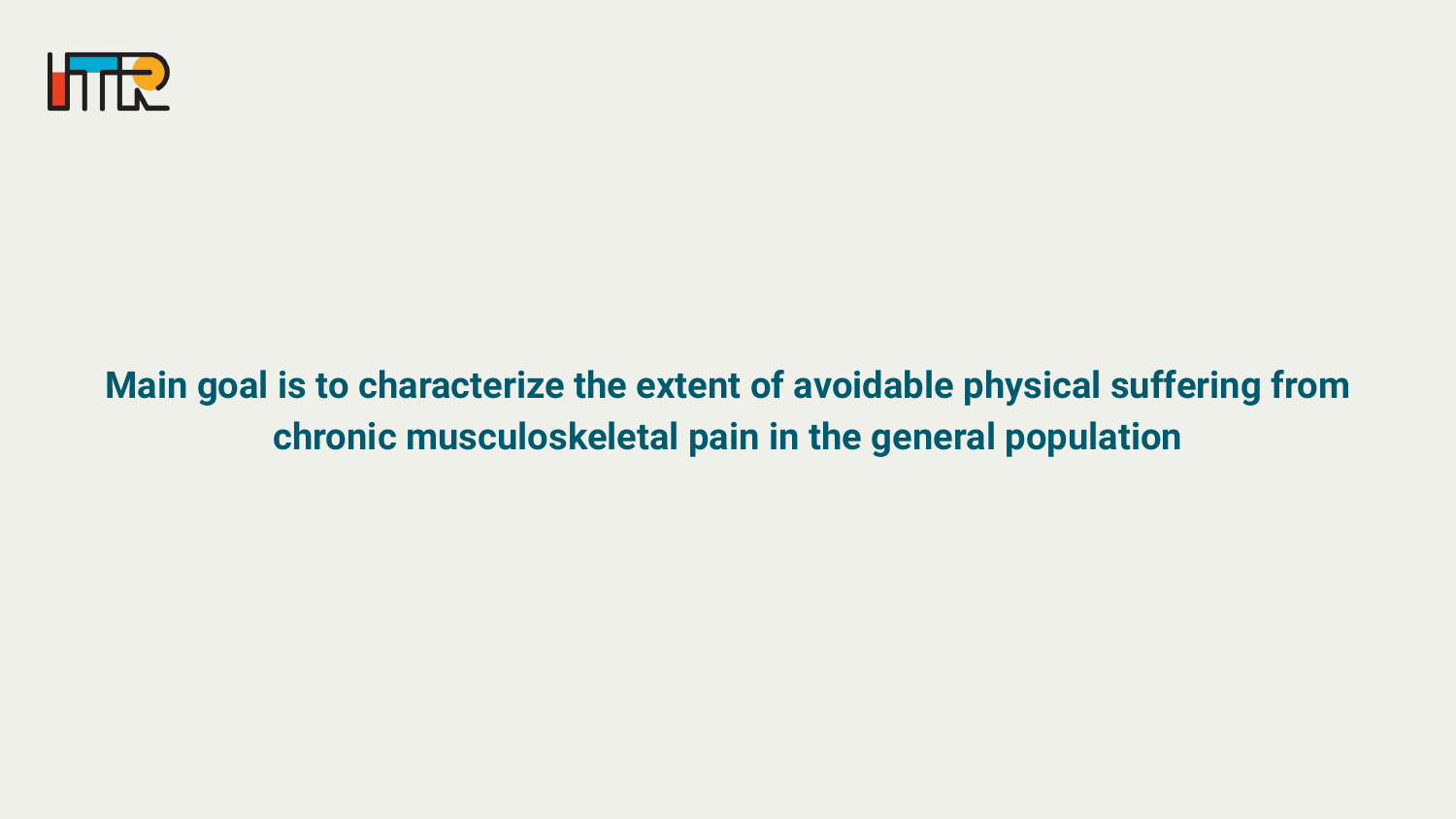

#### **Within the next 3 years:**

- Defining **maladaptive musculoskeletal pain** at different stages of life (MT, RL, MB, FF, NN, VG)
- Assessing the relative contribution and timing of **organic/constitutional vs. psychosocial**  influences on reported and experimental pain at the population level (FF, LN, NA, ER, JM)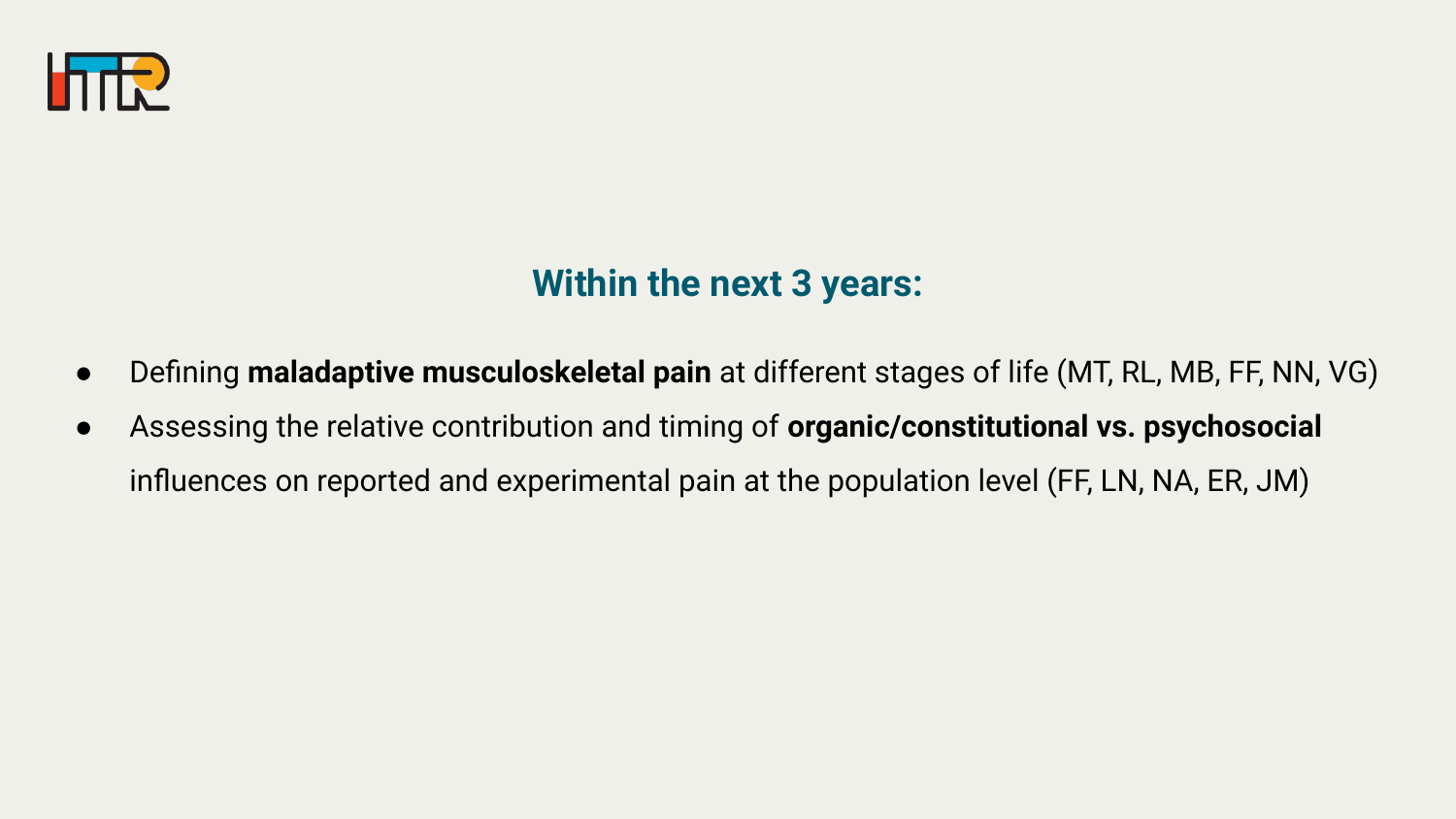

#### **In 3-5 years:**

- Assessing the weight of **nociplastic pain** by comparing pain experiences in chronic **inflammatory joint disease** patients with that of the **general population** during the transition to adulthood (LC, RV, RL, NN)
- Modeling, at an aggregate level, **public policies, health planning and resource allocation** for the prevention and management of chronic low back pain (IC, MV)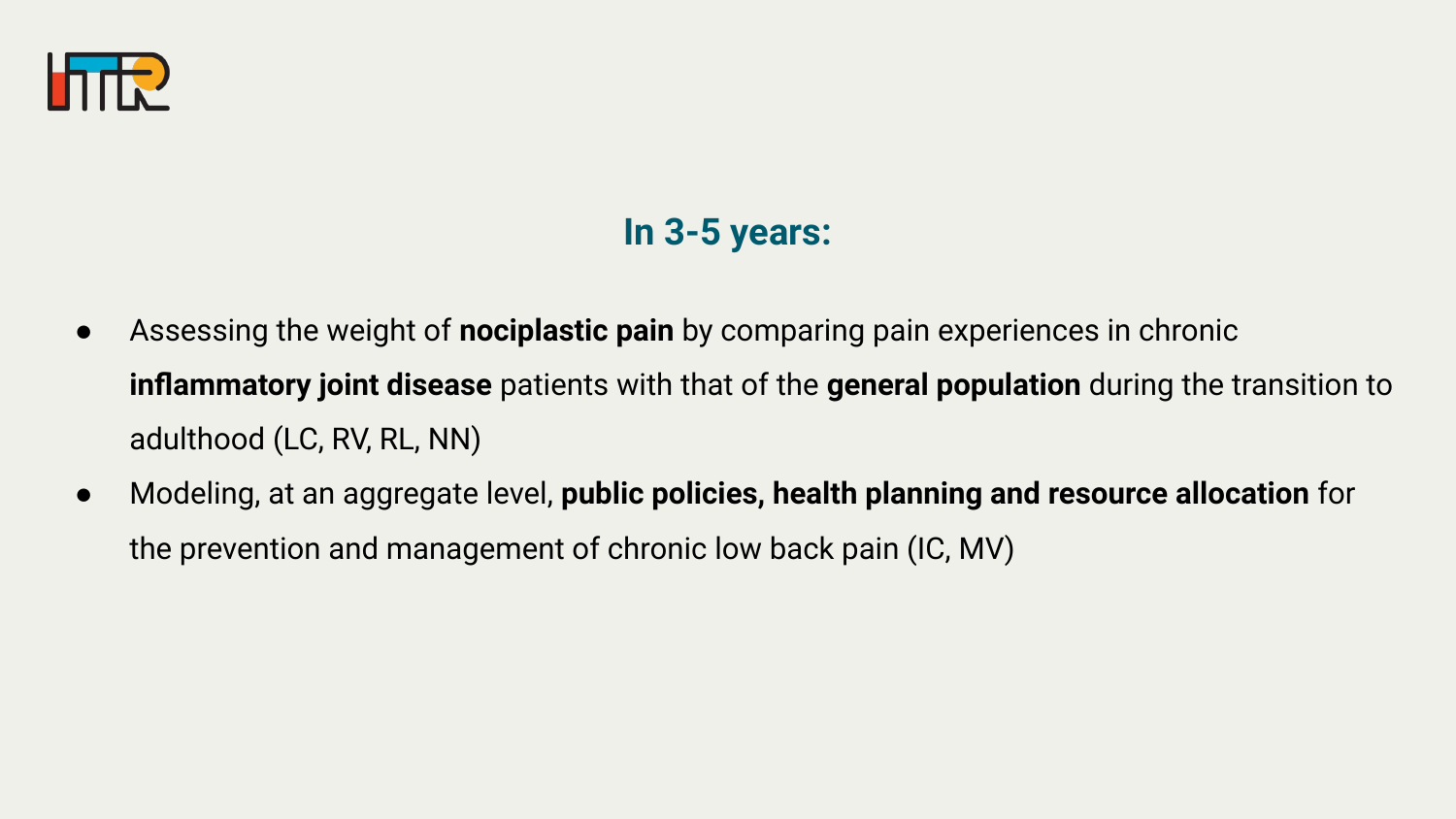

- STEPACHE The pediatric roots of amplified pain: from contextual influences to risk stratification **(FCT PTDC/SAU-EPI/29087/2017): 240K**
- ''HEALTH-UNORTE: Setting-up biobanks and regenerative medicine strategies to boost research in cardiovascular, musculoskeletal, neurological, oncological, immunological and infectious diseases **(NORTE-01-0145-FEDER-000039)": 30K**
- FOREUM Uncovering musculoskeletal pain susceptibility profiles since childhood by bringing together population and clinical cohorts **(Career Research Grant): 200K**
- COST Action **CA16216** Network on the Coordination and Harmonisation of European Occupational Cohorts
- Proposal **OC-2021-1-25495** " InfraStructure fOr New Priorities in OccupAtional CohorT ReseArch "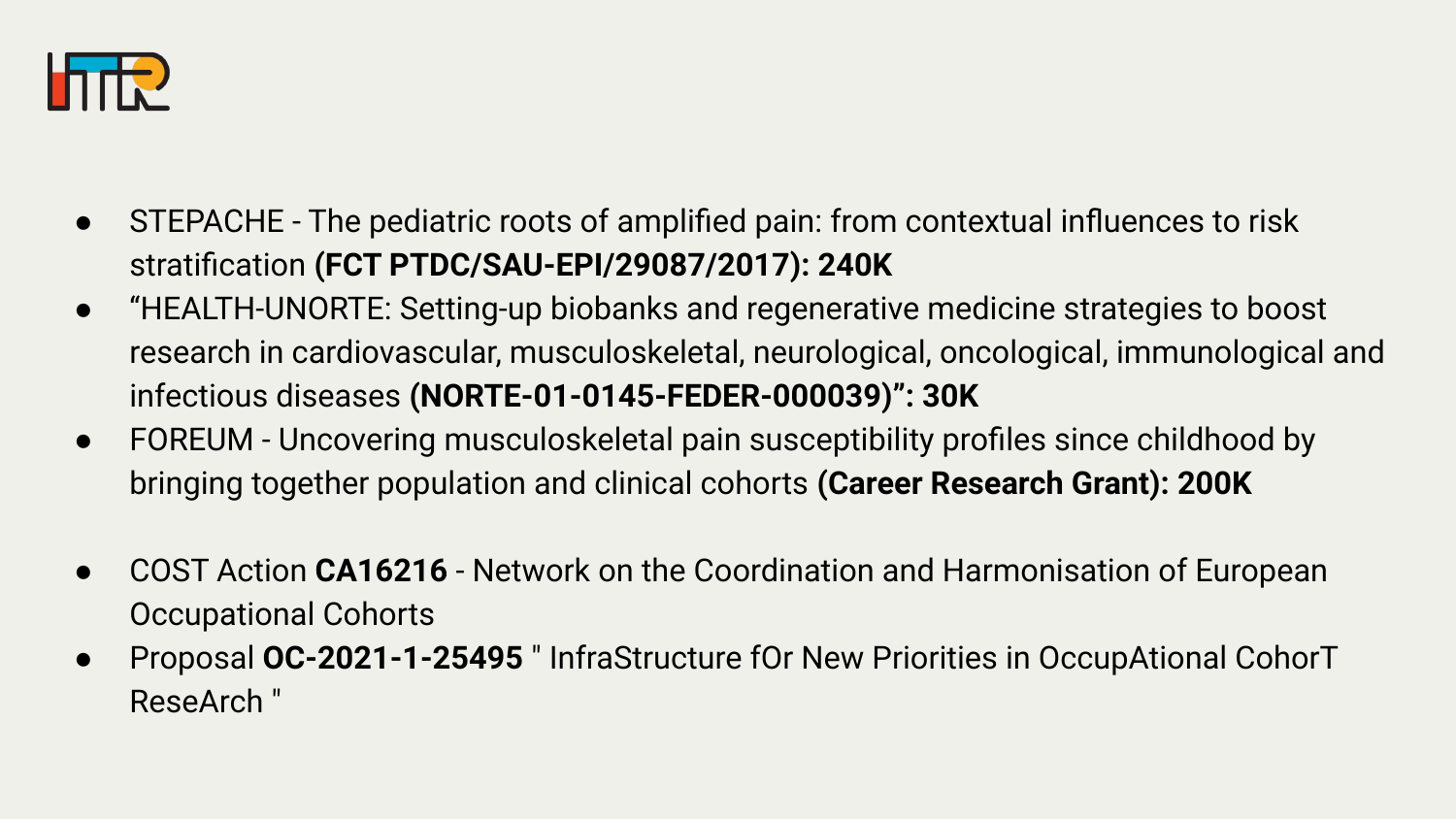





Uncovering musculoskeletal pain susceptibility profiles since childhood by bringing together population and clinical cohorts